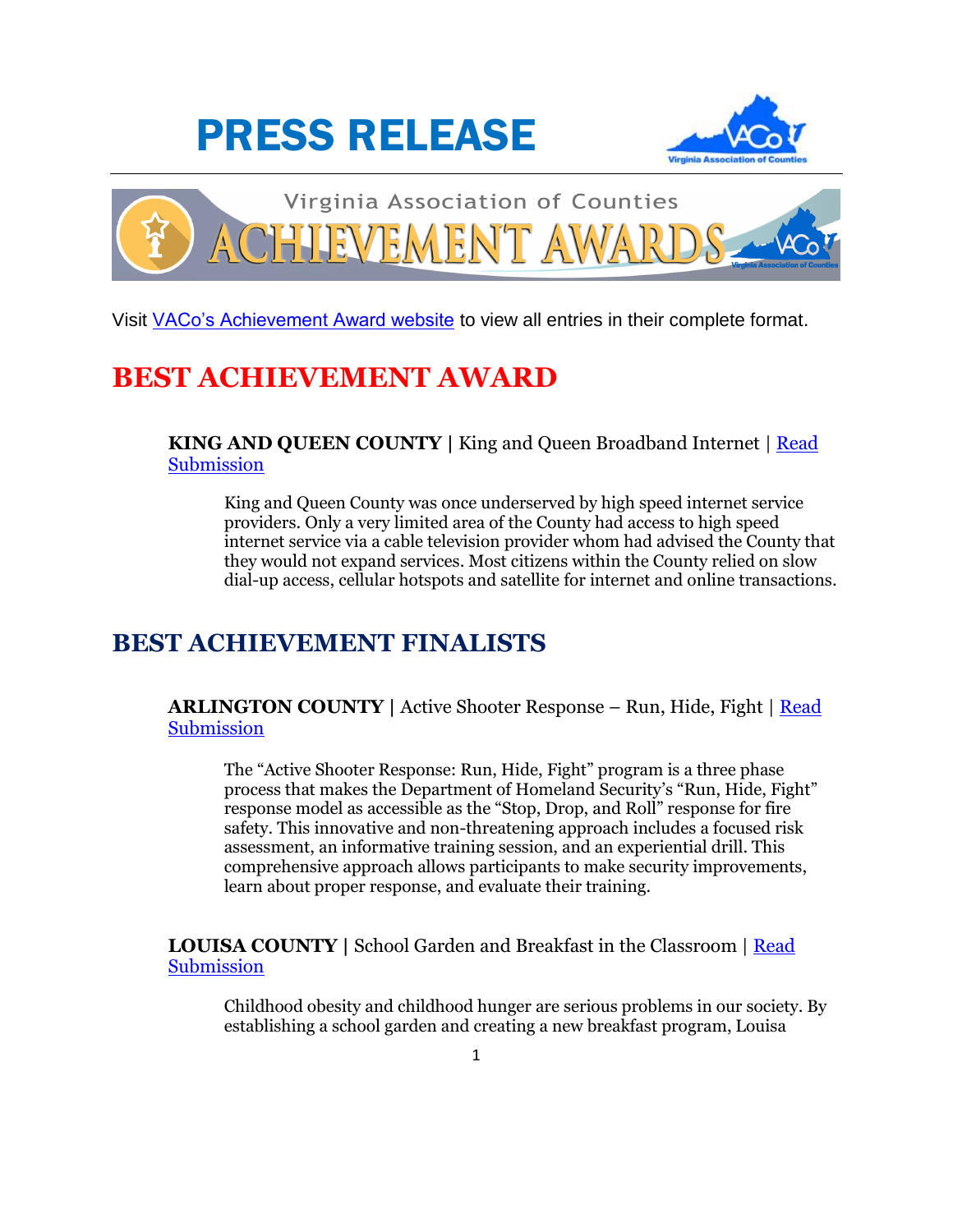County's Moss-Nuckols Elementary School, in collaboration with the County Extension Office, is countering both issues simultaneously while enhancing instructional time and quality.

## **ACHIEVEMENT AWARD WINNERS**

**Albemarle County |** Using Advanced Technology for Public Safety at Foxfield Races | [Read Submission](http://www.vaco.org/AchievementAwards/Entries2016/AlbemarleFoxfieldRaces/AlbemarleFoxfieldRaces.pdf)

Over the past 10 years, Albemarle County Information Technology, with the help from public safety partners, continues to improve the process of public safety implementation at big events such as the Foxfield Races. Using an innovative network that has improved over time, thorough testing of the equipment, a remote magistrate function, and an innovative approach to tracking arrests and other incidents; event management has become a system of ongoing success.

#### **Arlington County |** Magnolia Bog Restoration Project | [Read Submission](http://www.vaco.org/AchievementAwards/Entries2016/ArlingtonMagnoliaBogRestoration/ArlingtonMagnoliaBogRestoration.pdf)

Arlington County's Department of Parks and Recreation's Barcroft Magnolia Bog Restoration Project serves as a model for natural resource management by highlighting opportunities to incorporate community groups in environmental stewardship activities. The Magnolia Bog is located within the Four Mile Run Watershed at the southern end of Barcroft Park in Arlington County, Virginia. Within this twenty-five acre natural site are 18 separate freshwater springs, 23 plant species found nowhere else in Arlington County, 32 locally rare plant species, Virginia State Champion trees, County Champion and Significant trees, uncommon insects and a variety of locally rare animals. This globally-rare ecosystem, one of less than two dozen known examples in the world, represents just a fragment of the natural landscape that used to be common in Arlington County.

### **Arlington County |** StartupArlington | [Read Submission](http://www.vaco.org/AchievementAwards/Entries2016/ArlingtonStartupArlington/ArlingtonStartupArlington.pdf)

StartupArlington is a collaborative initiative between Arlington County and key members of Arlington's business and hospitality community designed to reach out to and educate a larger scale of entrepreneurs who would potentially benefit from locating their businesses in Arlington. A partnership was created to develop a competition for technology startups in which the winner would be able to bring his/her business to Arlington for three months free of charge, with work space, living space, and other amenities provided by Arlington and its partners. With this method, a startup business founder would have the opportunity to experience the resources and opportunities that exist in Arlington for entrepreneurs before making a long-term commitment. At the same time,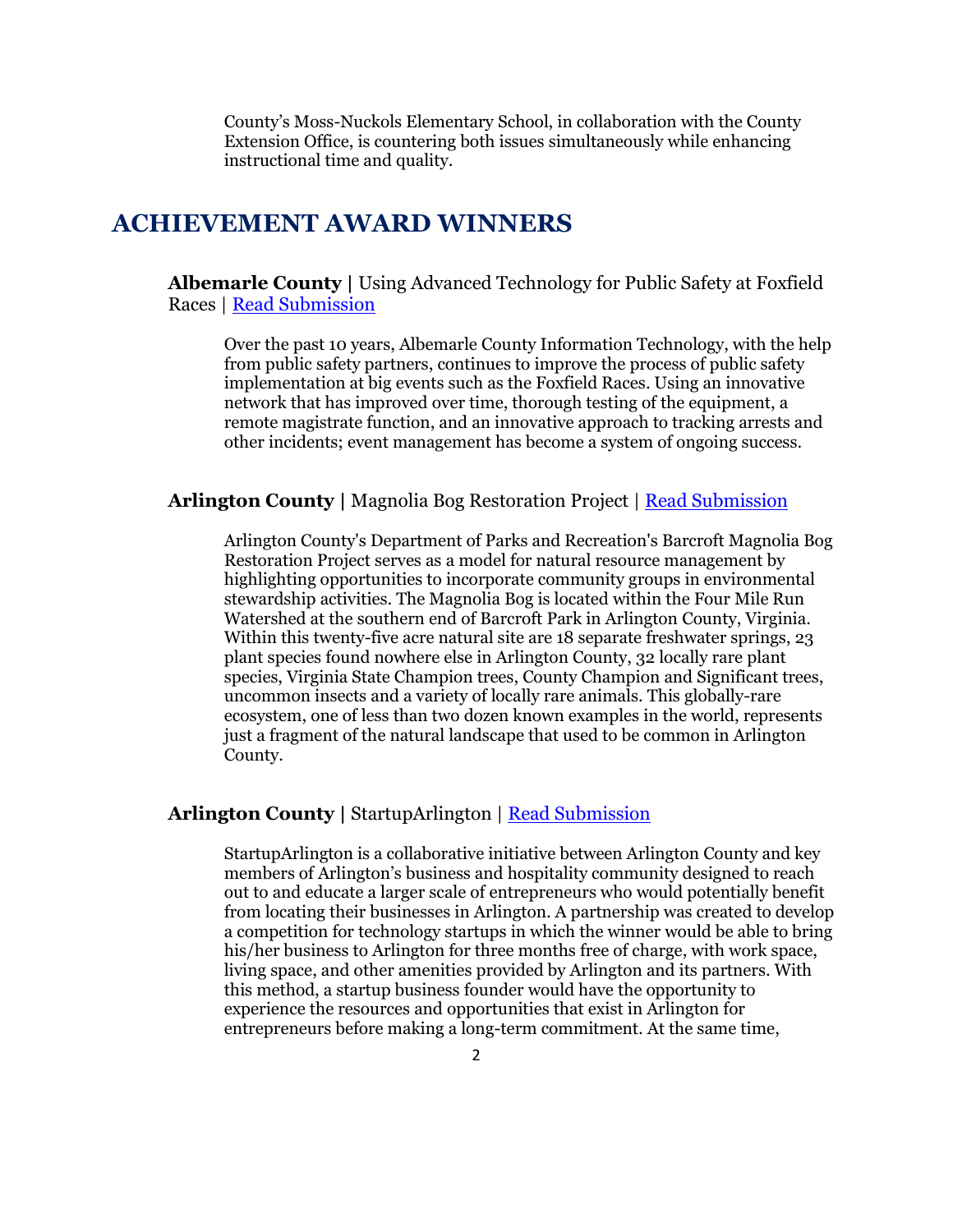Arlington County has a new tool to connect with entrepreneurs who may have an interest in opening or relocating a business in Arlington – companies that may previously have never considered Arlington as a potential location for success for their business. As a result of the program, new companies are realizing the benefits available in Arlington and have chosen or are considering Arlington as their new location headquarters.

#### **Chesterfield County |** Library as Lifeboat: A Library and Emergency Management Partnership | [Read Submission](http://www.vaco.org/AchievementAwards/Entries2016/ChesterfieldLibraryLifeboat/ChesterfieldLibraryLifeboat.pdf)

Prior to 2011, Chesterfield County employed a standard emergency management approach that placed the primary responsibility for the community's emergency response on police, sheriff and fire departments. Other agencies with the requisite equipment and skill, such as Parks and Recreation, were charged with clearing roads and debris from public roadways and structures. While not a first responder or a department with skill and equipment in debris cleanup, Chesterfield County Public Library (CCPL) staff were called upon in 2011 to work with local emergency management personnel, throughout Hurricane Irene to shelter displaced daytime residents, distribute meals and disseminating disaster information and updates to community residents throughout the county, actions that had not previously been tried by the county emergency management. This extemporaneous role was so successful that CCPL emerged as a key player in the local response to Hurricane Irene and a permanent player in providing temporary daytime shelter, access to emergency meals and distribution of emergency information. By increasing intergovernmental cooperation, CCPL and Chesterfield County are better able to serve citizens in a disaster.

#### **Chesterfield County |** Same Day Access | [Read Submission](http://www.vaco.org/AchievementAwards/Entries2016/ChesterfieldSameDayAccess/ChesterfieldSameDayAccess.pdf)

Mental Health Support Services (MHSS) of Chesterfield County, the public behavioral health authority for 5 magisterial districts in central Virginia, implemented Same Day Access for the citizens of our County in July 2015. Same Day Access is a systemic model that, when fully implemented, allows individuals immediate access to a behavioral health intake and assessment for mental health and substance use disorder services. Through a review and revision of case load management and client length of stay, instituting centralized scheduling and collaborative documentation, and reorganizing the intake and assessment processes and staffing – SDA allows the organization to accept individuals seeking services on their time table not the organizations. With a more customer friendly approach to service intake, individuals are more engaged in the treatment provided and achieve symptom relief sooner.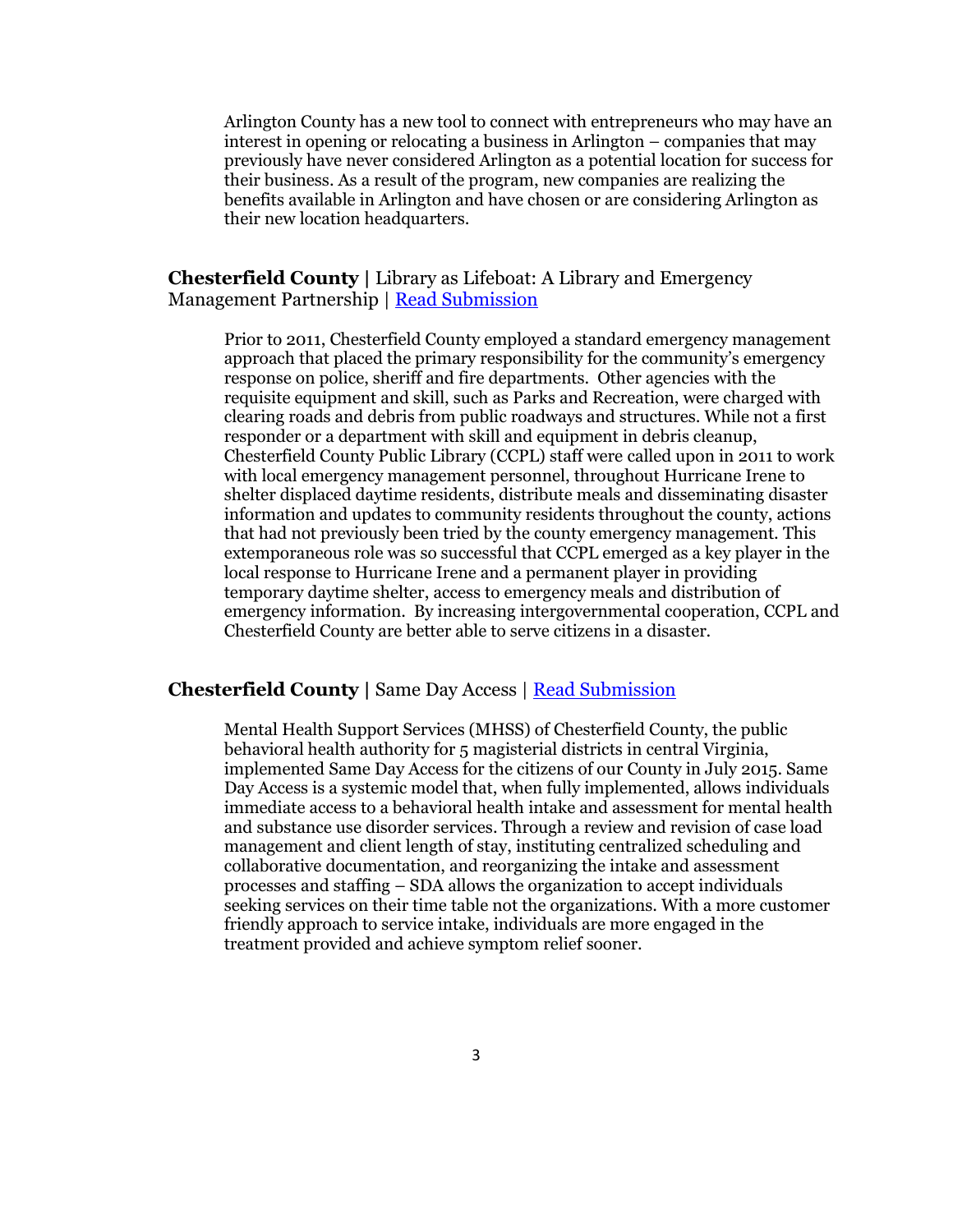#### **Fairfax County |** Courtroom Interpreting Control System | [Read Submission](http://www.vaco.org/AchievementAwards/Entries2016/FairfaxCourtroomInterpretingSystem/FairfaxCourtroomInterpretingSystem.pdf)

The demands from a large, diverse population involved with the Fairfax County Courthouse require researching and implementing technological solutions to support high-volume interpreting for courtroom trials and hearings. Fairfax County judicial, legislative and executive management recognizes these challenges and not only support, but encourage innovative ideas and technological solutions to overcome the daily language barriers present during litigation in all three Fairfax County Courts and the Office of the Sheriff. The Fairfax County Court Technology Office (CrTO) led a collaborative effort including judges, court staff, deputy sheriffs, courtroom interpreters, and technical staff to identify a technological solution to improve the interpreting processes in the courtrooms and during arraignment and advisement hearings with the Adult Detention Center (ADC). The challenge was to improve and enhance interpreting processes with a technical solution that could be integrated with the existing high-tech courtroom infrastructure. The CrTO mission strategically aligns all projects to the originating principles and objectives: To improve citizens' access to the courts, facilitate trials and hearings in the most effective and efficient means possible, allow for all three Courts to share common resources, and provide for flexibility and adaptability to incorporate future changes in technology and court proceedings.

## **Giles County |** ACCE – Access to Community College Education | [Read](http://www.vaco.org/AchievementAwards/Entries2016/GilesACCE/GilesACCE.pdf)  **[Submission](http://www.vaco.org/AchievementAwards/Entries2016/GilesACCE/GilesACCE.pdf)**

Access to Community College Education (ACCE) enables any Giles County Student who graduates from high school, with a minimum Grade Point Average (GPA) of 2.5, to attend New River Community College with no tuition expense. The student may achieve an Associate Degree, with 60 credit hours paid by ACCE. Students may attend college for two years. In return, the student must provide 80 hours of community service to Giles each year they attend NRCC. The concept became discussion in 2013 and on August 24th, 2015, ACCE became operational; the first day of that school year at New River Community College. Numerous county officials and staff and NRCC staff were and/or are significantly involved in the development and implementation of the Giles County ACCE Program. These include the Board of Supervisors, School County of Giles 2016 Achievement Award Submission A.C.C.E. Board, Giles County Administrator, Superintendent of Schools, NRCC Educational Foundation staff, School Department Staff, Giles Community Service Coordinator and the Giles Special Projects Coordinator. An objective of ACCE is to elevate the educational levels of our citizens/workforce. The outcome will be a workforce that is more attractive to present employers. This more qualified workforce will also play a major role in attracting new business to Giles County. The ultimate objective is the development of more moderate-high paying jobs for our citizens leading to a quality of life enhancement for Giles citizens impacting all aspects of their lives. This past January, Giles County was advised by Virginia's Community Colleges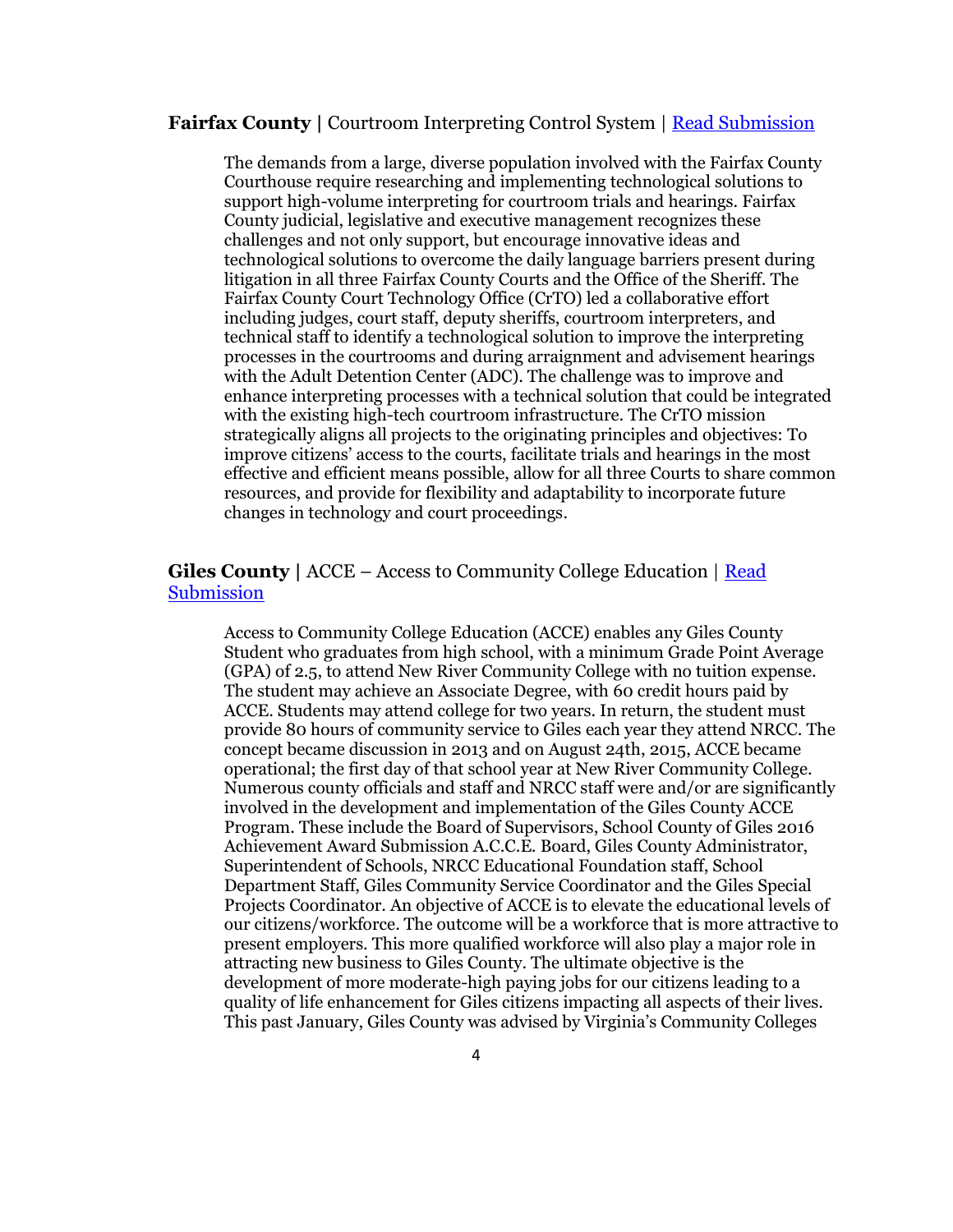Chancellor Glenn DuBois that we were the recipients of the *2016 Chancellor's Award for Leadership in Philanthropy* on behalf of New River Community College.

**Gloucester County |** Gloucester Community Needs Network | [Read](http://www.vaco.org/AchievementAwards/Entries2016/GloucesterCommunityNeedsNetwork/GloucesterCommunityNeedsNetwork.pdf)  **[Submission](http://www.vaco.org/AchievementAwards/Entries2016/GloucesterCommunityNeedsNetwork/GloucesterCommunityNeedsNetwork.pdf)** 

Through the use of electronic communications, helping organizations in Gloucester County are quickly and efficiently able to provide assistance to community members having a specific unmet need through the community "Needs Network." The "Needs Network" is an outreach of the Gloucester Resource Council and is facilitated by the Gloucester Department of Community Education. Electronic communications through the network reach a large number of helping organizations and individuals that review the requests and needs and offer resources, services and/or programs to assist. Through the community "Needs Network" forty (40) specific requests for needed services and resources were received and processed in 2015. A few examples include affordable or emergency housing, medical equipment, car donations/repairs, appliance donations/repairs, a computer donation, denture assistance, and a bicycle donation for primary transportation.

#### **Hanover County |** Strategic Zoning Initiative | [Read Submission](http://www.vaco.org/AchievementAwards/Entries2016/HanoverStrategicZoningInitiative/HanoverStrategicZoningInitiative.pdf)

Economic development remains a top priority for Hanover's Board of Supervisors. The County continually investigates unique strategies to further enhance economic development retention and recruitment efforts. The Strategic Zoning Initiative was developed in response to favorable changes in the Commonwealth of Virginia's real estate taxation enabling statutes related to agriculturally zoned properties.

**Henrico County** | Entry-Level Firefighter Hiring Process for Henrico County | [Read Submission](http://www.vaco.org/AchievementAwards/Entries2016/HenricoEntryLevelFirefighterHiring/HenricoEntryLevelFirefighterHiring.pdf)

One of the primary challenges for modern public safety agencies is to have a workforce reflecting the diversity of its community. When a public safety agency does not mirror the diversity of its community, it could stand to reason that the level of trust and confidence the residents of the community have in their public safety agency could be jeopardized. In an effort to make sure the Division of Fire's compliment reflects the community we serve, a joint project including subject matter expertise from the Henrico County Division of Fire (DOF), the Henrico County Department of Human Resources (HR), and the Henrico County Attorney's Office was implemented to revise the 2014-2015 Entry-Level Firefighter Hiring Process. The project's goal is to hire the highest quality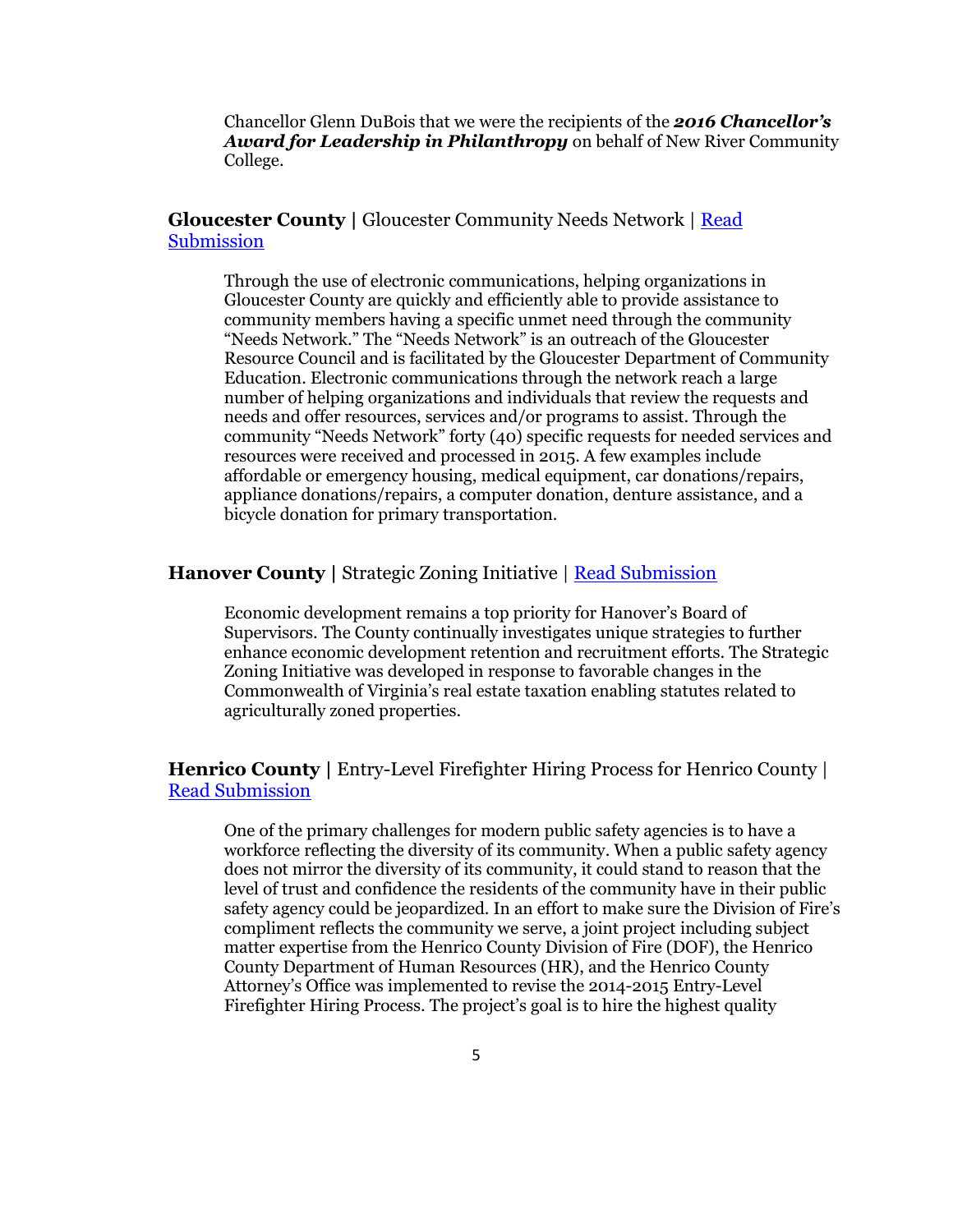candidate representative of our community and is the best fit for Henrico Division of Fire.

#### **Henrico County |** SRO Arrest Procedures | [Read Submission](http://www.vaco.org/AchievementAwards/Entries2016/HenricoSROArrestProcedures/HenricoSROArrestProcedures.pdf)

This model of policing, as it relates to juveniles and students in a school setting, was developed and implemented BEFORE the current climate to make changes to the responsibilities of School Resource Officers in schools began. Multiple jurisdictions (such as Chesterfield County Police, Hanover County Sheriff's Office, Richmond City Police, and the VA Department of Criminal Justice Services are inquiring as to how the Henrico County Police Division has implemented the changes with School Services and its School Resource Officers. The HCPD has gladly shared its schools arrest program in the hope that other localities can have a successful working team of Police Officers and School Resource Officers.

## **Henrico County |** Virtual Operations Support | [Read Submission](http://www.vaco.org/AchievementAwards/Entries2016/HenricoVirtualOperationsSupportTeam/HenricoVirtualOperationsSupportTeam.pdf)

The Henrico County Virtual Operations Support Team program offers the opportunity to engage citizen volunteers in the County's emergency response and recovery efforts at minimal fiscal investment. This not only promotes citizen involvement and a sense of pride and duty to the community; it seeks to strengthen existing public safety response partnerships across the region. With teams available across the world, the program illustrates the PRIDE (**P**rofessionalism, **R**espect, **I**ntegrity, **D**edication and **E**mpathy) objectives and ownership in the Division of Fire and the Office of Emergency Management, and supports a sense of professionalism with the volunteer cadre through completion of coursework through the Federal Emergency Management Agency's (FEMA) Emergency Management Institute (EMI). The efforts of the VOST support all County agencies and provide a no-cost, high interest option for citizens to be engaged in times of crisis. This team also engages the next generation of citizen volunteers and opens new opportunities for them to be a part of the Henrico team.

#### **King George County** | My Vote Matters | [Read Submission](http://www.vaco.org/AchievementAwards/Entries2016/KingGeorgeMyVoteMatters/KingGeorgeMyVoteMatters.pdf)

The objective of this project was to create awareness among the residents of King George County concerning: Registering to vote, and Voting on Election Day. "Every election is determined by the people who show up," (Larry J. Sabato). Local Elections are what effect one's everyday life the most. Who wins will decide the future of the community, what businesses come to the area, and how high or low the taxes are within the county. King George County has over 16,000 registered voters, but unfortunately only about 30% show up for a non-Presidential Election to cast their ballot. Our goal was to get the word out to all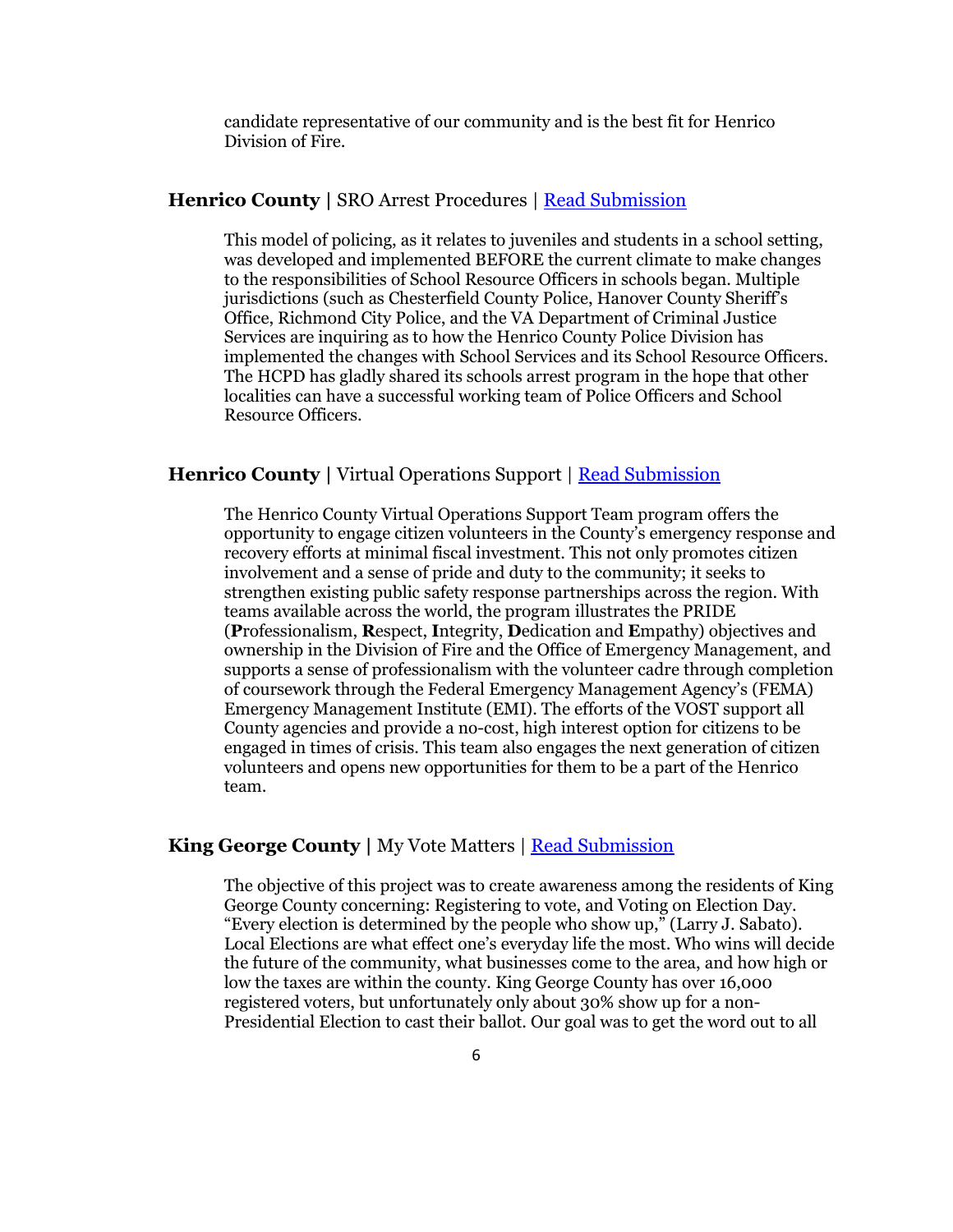the residents to make the November 2015 election have more than 30% participation. Voter apathy is an issue, especially in small towns where local elections may only have one candidate on the ballot, or the people do not like who is running for election. Our campaign focus was to help people overcome the excuses for not voting and understand why their voice is so important. Through this campaign we emphasized how casting one's ballot impacts the outcome of elections. When one chooses not to vote, they are not only forfeiting their right to vote, but they are also forfeiting their right to shape the future of the entire community. We appreciate the assistance of everyone who worked on this campaign, but we especially appreciate the tireless efforts of the King George DECA Chapter to help get the word out to the entire community. Their enthusiasm and participation throughout the campaign, as well as the community involvement and increased voter education and participation, made it a rewarding success!

## **Lancaster County and Middlesex County |** Virginia's River Realm | [Read](http://www.vaco.org/AchievementAwards/Entries2016/LancasterMiddlesexRiverRealm/LancasterMiddlesexRiverRealm.pdf)  **[Submission](http://www.vaco.org/AchievementAwards/Entries2016/LancasterMiddlesexRiverRealm/LancasterMiddlesexRiverRealm.pdf)**

Virginia's River Realm is a newly created "micro region" of Lancaster and Middlesex counties designed to attract "more people, staying longer and spending more money" as well as extending our visitor season beyond the traditional Memorial to Labor Day window. This newly created "brand" and its marketing messages are unique in that the area being marketed crosses traditional government boundaries and looks at destination travel from the visitors' view point where geographic boundaries are fluid. Planning to go to a "county" could be unlikely but going to "the river" is a clearer message in the mind of the customer. This collaborative approach is paying dividends in having a bigger pool of attractions\lodging\dining options for travelers. The two areas complement each other in many ways from lodging to dining to shopping. Small towns are interesting and especially enticing when the visitor is coming from a crowded RVA or the metro Washington DC area. We have pooled funds, talents and resources to create a product that is being well received locally and by on line interest. Visitors often become second home owners or permanent residents. Whether travelers or citizens, all will have a positive outcome on our local economy. We invite you and our visitors to Find Your Shoreline (literally or figuratively), that happy place where life's pressures are left behind.

#### **Loudoun County |** Loudoun County Farmer Trading Cards | [Read Submission](http://www.vaco.org/AchievementAwards/Entries2016/LoudounFarmerTradingCards/LoudounFarmerTradingCards.pdf)

During discussions with the Loudoun County School Nutrition Services office in summer 2015, the idea to profile Loudoun County farmers on trading cards was born. Loudoun Economic Development managed card development with the goals of promoting Loudoun farms, farmers and agricultural products, while providing a tie-in to the Loudoun County Public Schools' USDA Farm to School grant program, which promotes access to healthy fresh foods. With participation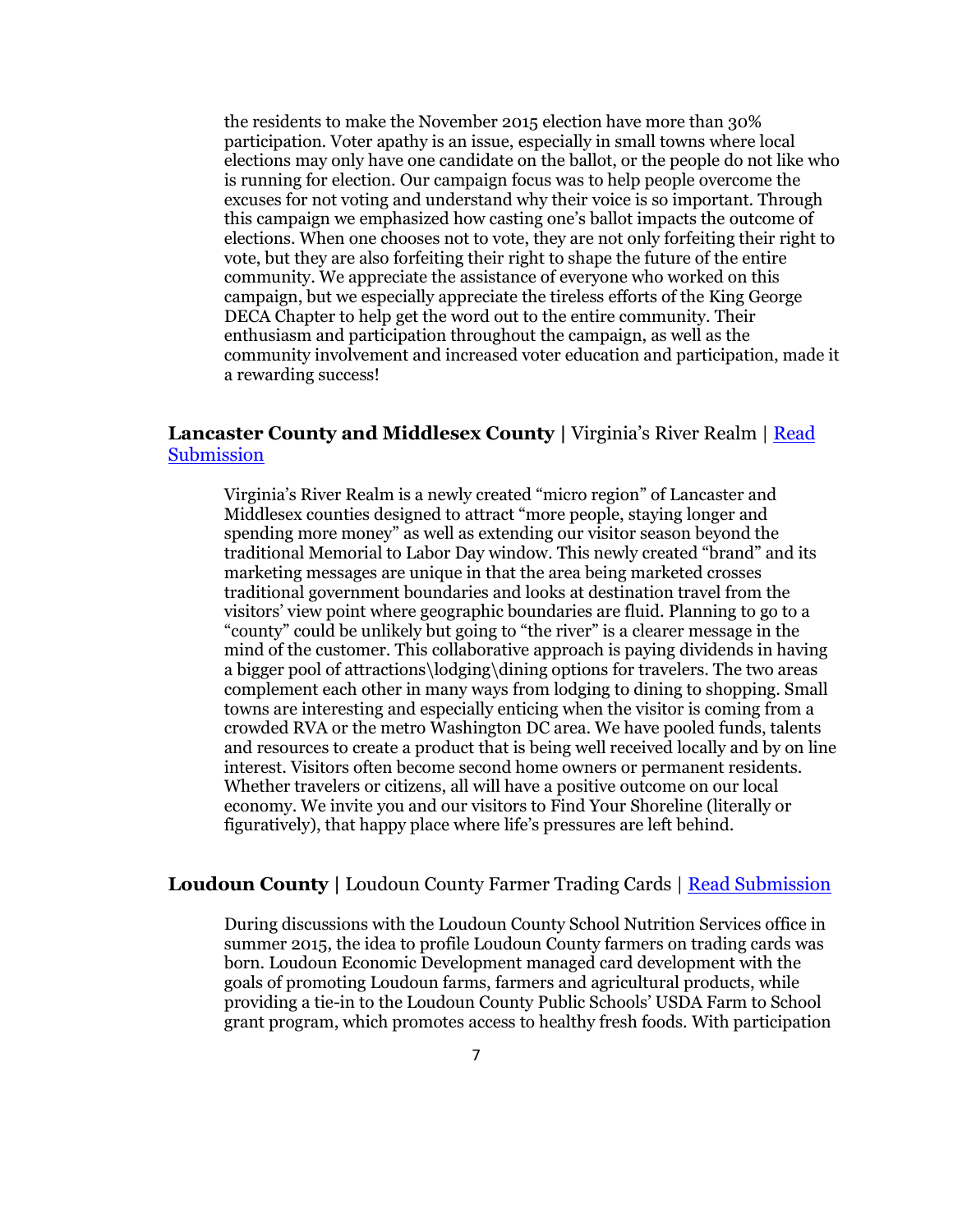and support from one dozen Loudoun County farmers, the cards were designed and created in-house with staff including the department's agricultural development officer, the rural marketing manager and the graphic designer. A 13th card, referencing where consumers could locate local farm products, was also developed. In total, 87,000 cards were printed and distributed to local schools. The total cost of the promotion was approximately \$2150, including printing and shipping costs. Since the rollout, response has been overwhelming. Coverage has included local, regional and national news outlets, and social media attention has continued for two full months. Multiple school organizations, foodbased nonprofits, farmers markets and others have announced their intent to launch similar programs. Because of the overwhelming success of the program, LCPS and DED have announced plans to repeat the program in fiscal year 2017.

### **Powhatan County |** Junior Emergency Technician JET Program | [Read](http://www.vaco.org/AchievementAwards/Entries2016/PowhatanJuniorEmergencyTechnician/PowhatanJuniorEmergencyTechnician.pdf)  [Submission](http://www.vaco.org/AchievementAwards/Entries2016/PowhatanJuniorEmergencyTechnician/PowhatanJuniorEmergencyTechnician.pdf)

When appointed in December of 2014, Fire and Rescue Chief Steven Singer began a journey to help re-vitalize the membership of the volunteer fire and rescue departments of Powhatan County. With the number of volunteer members dwindling in the normal recruit demographics of late teens to early twenties, Chief Singer looked to introduce a new younger generation into emergency services. With the help from current and past members of fire and EMS they formed the Junior Emergency Technician or "JET" program, bringing exposure to volunteer fire and EMS to a new generation. The program brought together children aged 12-15 to get them interested in emergency services and volunteerism. The program has been successful since first organizing, introducing teens and adults to emergency services and renewing interest from former members.

## **Prince George County** | Prince George County Toddler Fair | Read **[Submission](http://www.vaco.org/AchievementAwards/Entries2016/PrinceGeorgeToddlerFair/PrinceGeorgeToddlerFair.pdf)**

Prince George County has developed a unique way to focus attention on early childhood wellness by hosting the annual Prince George County Toddler Fair. This event held each spring brings together multiple county and community agencies with a primary focus on the early identification of developmental, hearing, vision, speech or language delays that could have a negative impact on a child's school readiness. The annual Prince George Toddler Fair combines a number of fun activities such as "Story Time," a Teddy Bear Parade, a Petting Zoo, children's crafts and children's games with the various wellness screening activities. After two years, the Prince George Toddler Fair has provided 472 screenings of children and made 68 referrals for additional care or treatment. The Fair is free and open to the public for families with children five and under and is held at the Prince George Library and in the adjacent Scott Park playground area.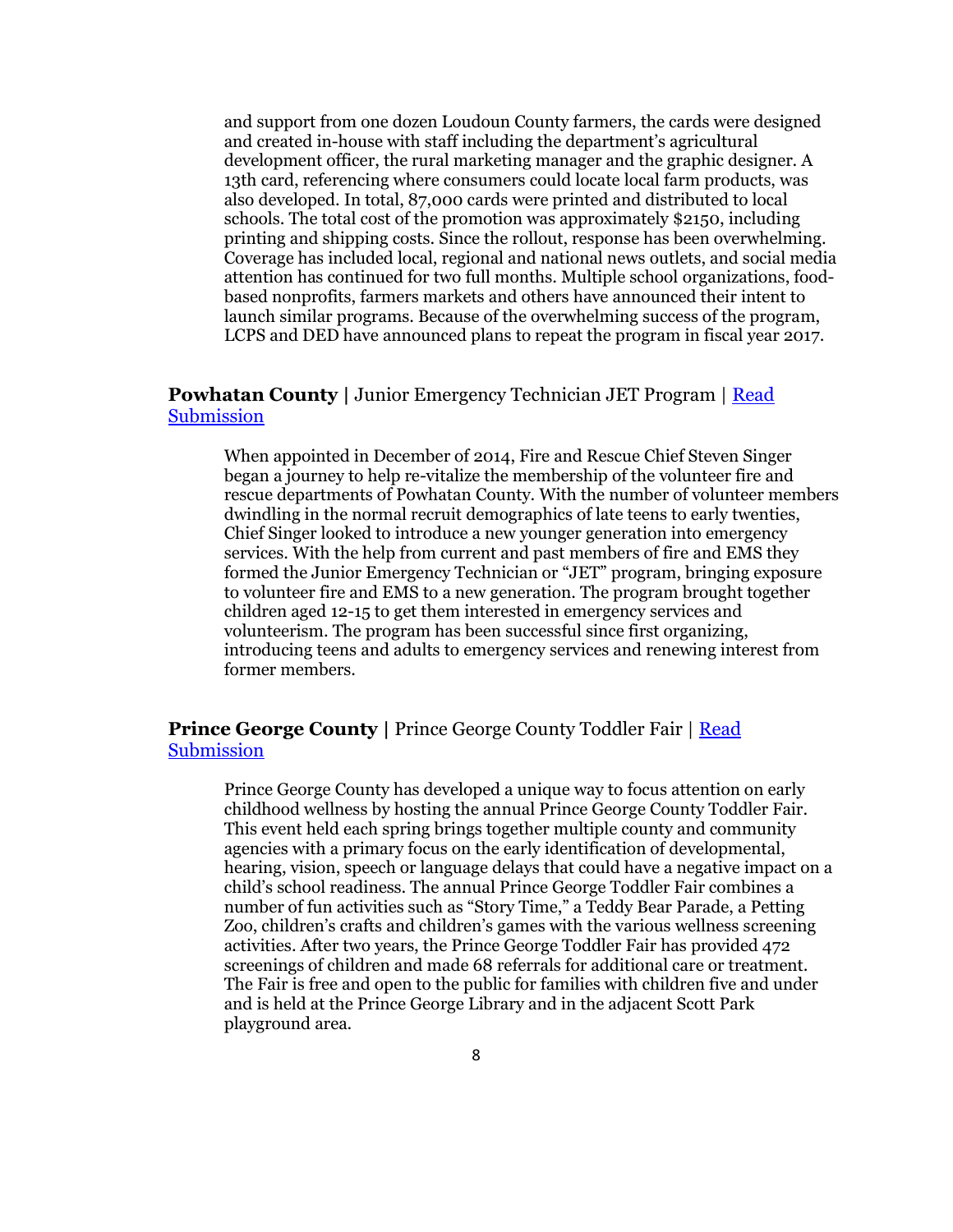#### **Prince William County** | Vacancy Impact | [Read Submission](http://www.vaco.org/AchievementAwards/Entries2016/PrinceWilliamVacancyImpactReport/PrinceWilliamVacancyImpactReport.pdf)

A cross-agency team in Prince William Count was assembled by the Deputy County Executive in Fiscal 2016. Their challenge was to create a Vacancy Impact Report to assist the Board of County Supervisors (BoCS) with deliberations about vacant County positions for possible elimination or to reduce costs during budget deliberations. A team comprised of Human Resources, Budget and Department of Information Technology staff collaborated and created a Vacancy Impact Report. The Vacancy Impact report identifies the department, program, activity, position number, position title, total cost, percentage of general funds and nongeneral funds, whether it is a mandated activity, the total days vacant, the recruitment status and the impact of eliminating the vacancy. This information is also openly shared with the citizens through the Budget Office's website. The cross-agency team didn't stop with their success after the FY16 budget adoption. Vacancy impacts are now updated by departments as soon as positions become vacant and information is now available year-round. The Vacancy Impact reports promote general government accountability and our decision makers now have reliable, quick access to the vacancy information they need year round.

**Roanoke County |** Neighborhood Concerns Zoning Code Enforcement Application | [Read Submission](http://www.vaco.org/AchievementAwards/Entries2016/RoanokeNeighborhoodConcerns/RoanokeNeighborhoodConcerns.pdf)

In October 2014 the County of Roanoke embarked on an effort to modernize its Zoning Code Enforcement Program through a comprehensive management system that prioritized citizen transparency and staff accountability, while maximizing efficiency. The requirements for the new system fell into four major categories: citizen engagement and ease of use, enforcement inspections, workflow automation, and reporting. Citizens desired an online application to submit their concerns that was both easy to use and provided status updates on submitted complaints. The new system was built in-house by leveraging GIS application technology currently in use by the County, and uses a map-based interface and street address integration to help citizens easily and accurately report concerns. The new system allows inspectors to take photographs, enter notes and update complaint status in near real time with iPads. The back end system accepts online submissions from citizens, handles inspector scheduling and prints violation notices due including a priority destination and citizen follow-up information. Having this information readily through and automated process that runs each night. This process also generates daily reports of inspections available increases the overall transparency for Roanoke County citizens, and increases staff efficiency to inspect, process, and resolve zoning code complaints.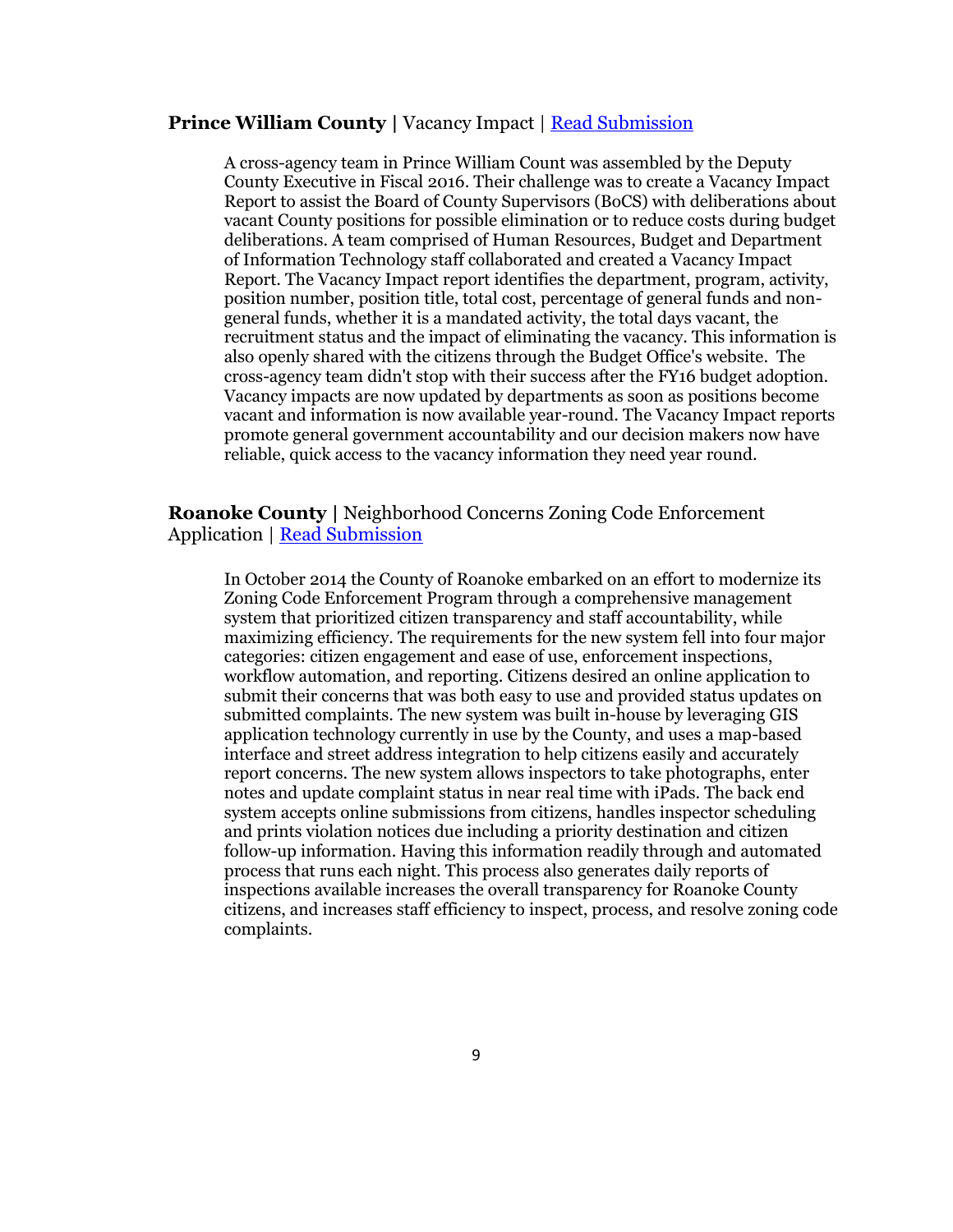#### **Stafford County |** Select-A-Sport Day | [Read Submission](http://www.vaco.org/AchievementAwards/Entries2016/StaffordSelectSportDay/StaffordSelectSportDay.pdf)

In today's world where children's activities and sports are abooming business, some children often do not have a chance to try a new sport because of cost or time barriers. Stafford County's Parks, Recreation, and Community Facilities Department helped alleviate that problem by creating a "Select-a-Sport" day where children can try an array of activities at no cost to their parents, all in one day. Itbenefited the County by providing a wider exposure to itsprograms. Stafford was able to create a successful program by using its existing resources and investing very littlemoney. The answer is Stafford County's Select-A-Sport Day. Select-A-Sport Day is a free community event showcasing all community youth sports activities. Select-A-Sport Day is managed through a partnership between Stafford County's Department of Parks, Recreation, and Community Facilities, and six local partner youth sports organizations. Each organization provides its own equipment and staff. Select-A-Sport Day is hosted at Stafford's own Curtis memorial park and advertised through existing means -the County website, cable channel, and social media. By these measures, Select-A-Sport Day is hosted at a low-host to Stafford County. Stafford has hosted Select-A-Sport Day for two years now and has plans for another this year. It has become a successful, highly anticipated event and has become an asset to the County.

## **Stafford County |** Stafford County's Partner Agency Funding | [Read](http://www.vaco.org/AchievementAwards/Entries2016/StaffordPartnerAgencyPackage/StaffordPartnerAgencyPackage.pdf)  [Submission](http://www.vaco.org/AchievementAwards/Entries2016/StaffordPartnerAgencyPackage/StaffordPartnerAgencyPackage.pdf)

Stafford County initiated a collaborative funding model plan for Planning District 16 localities to include Stafford, Spotsylvania, King George, and Caroline Counties and the City of Fredericksburg in response to the Stafford County Human Services Master Plan. The goal is to create a holistic, collaborative system of service delivery that will provide citizens with quality, cost effective, preventive services. Within the Fredericksburg region, there are multiple intergovernmental, non-profit, and faith- based organizations that provide much needed supportive services to our citizens. They often fill a service gap to citizens who need the most support from its government. As a region, our local governments provide financial support to these agencies. Itis our vision that together we can make sound, fiscally responsible, and impactful decisions for our communities. Collaborating on a funding approach provided an opportunity to discern what role local government has inproviding financial support tohuman service organizations within the community. The five localities and partner agencies within the planning district began to use the same funding request application to create uniformity in the information being gathered by each locality. This uniformity also streamlines the process for our partner agencies as they complete a single application and submit to a sole location online where all five localities can access the information required to process the requests. The outcomes of this regional collaboration resulted in an updated application that focuses on the information desired by localities, a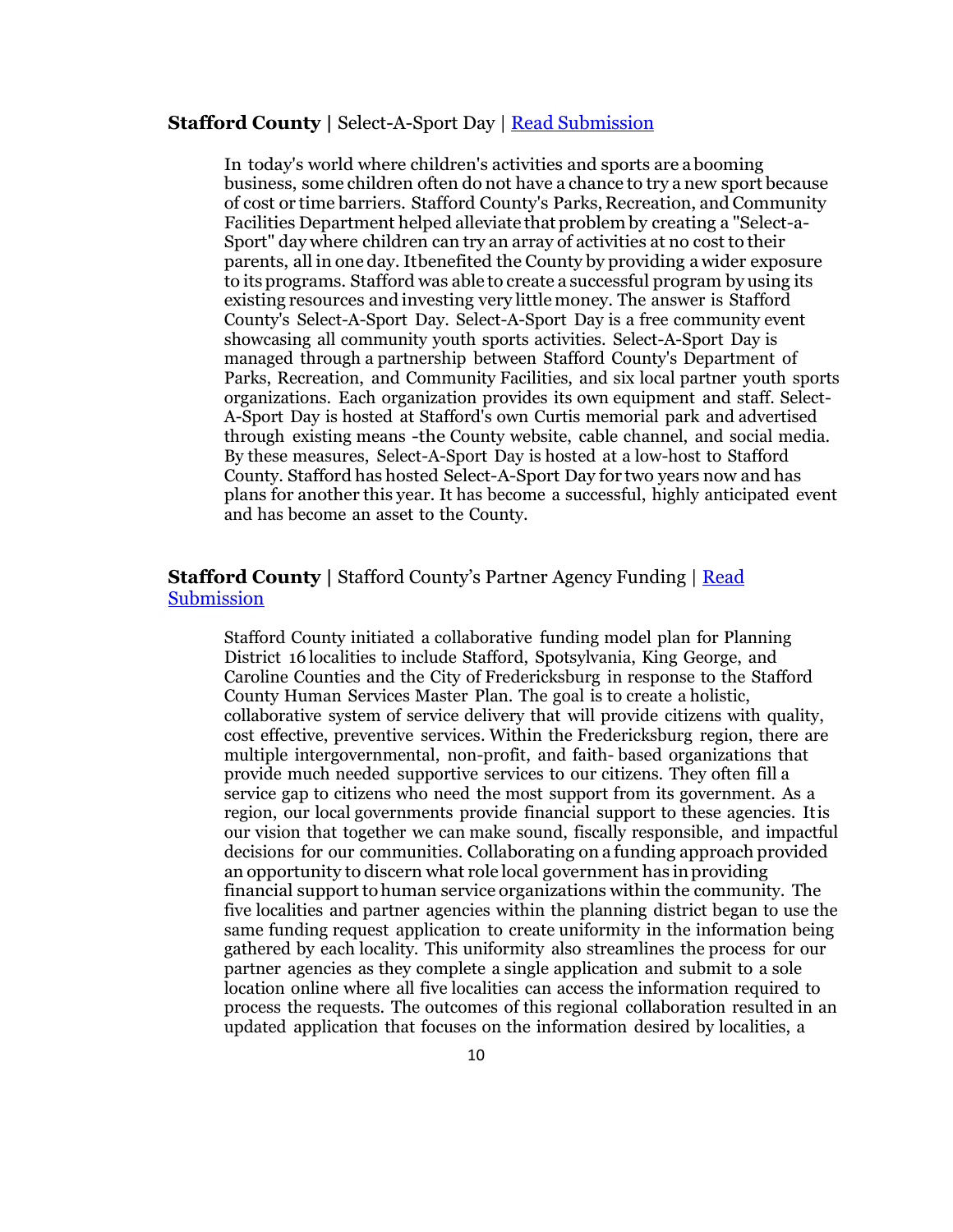true "single" application, and regional cooperation to better serve the community. Our next step is to use a web-based portal that will provide a tillable application on the web as well as access for each agency, locality, and volunteer.

**Stafford County** | Telling the African-American History Story in Stafford County, VA | [Read Submission](http://www.vaco.org/AchievementAwards/Entries2016/StaffordAfricanAmericanHistory/StaffordAfricanAmericanHistory.pdf)

As a child in Depression-era Stafford County, VA, Frank White was not allowed to attend school with white children because of segregation. His son David became the Chief Secondary Officer of Stafford County Public Schools and is currently the Superintendent of Schools for King William County. In 1854, Stafford native Anthony Burns escaped slavery only to be forced to return under the Fugitive Slave Act. His escape inspired abolitionists and he later gained his freedom and became a minister. These stories of adversity and triumph define the more than 350 years of African-American experience in Stafford County. The people who know these stories and the landmarks related to them are fading away. Stafford County and its Board of Supervisors have made it a priority to document and preserve the county's African-American history to honor and recognize the many contributions of African-Americans to the county. Stafford is achieving this through the help of local historians, civic organizations, historic tours, a permanent history wall, road markers, a slaveryrelated structure study and the historic preservation of a school integral to African-American life. Stafford's efforts resulted in the narration of a story that needed and deserved to be told- the wonderful and rich history of Stafford's African-American residents and their contributions to the progress in the county. Doing this during the lifetime of those who grew up in a less inclusive society makes Stafford's efforts more compelling. Stafford also brought citizens together and enhanced their participation by partnering with local historians, community groups and businesses to complete this mission. The results improved our services to our constituents by providing them historical displays and sites to visit and by integrating more local history into lesson plans for schoolchildren. The program was innovative because Stafford had never made efforts on this scale before. The Trail to Freedom was a completely original idea as was the special Trail to Freedom weekend during the 350th Anniversary Celebration. The African- American history wall was the first display of its kind in Stafford County to detail African- American history. Before these efforts, most African-American history in Stafford existed as verbal stories handed down through generations or as written narratives in books little known by the public. Some of the history existed only as yellowed items pasted in scrapbooks or awards or honors displayed on someone's mantle. Stafford gathered all these things together and found a way to find the larger audience they deserve. This has resulted in a more comprehensive representation of all of Stafford's history as well as an increase in opportunities for historic tourism. Stafford is simply telling its story in a better way.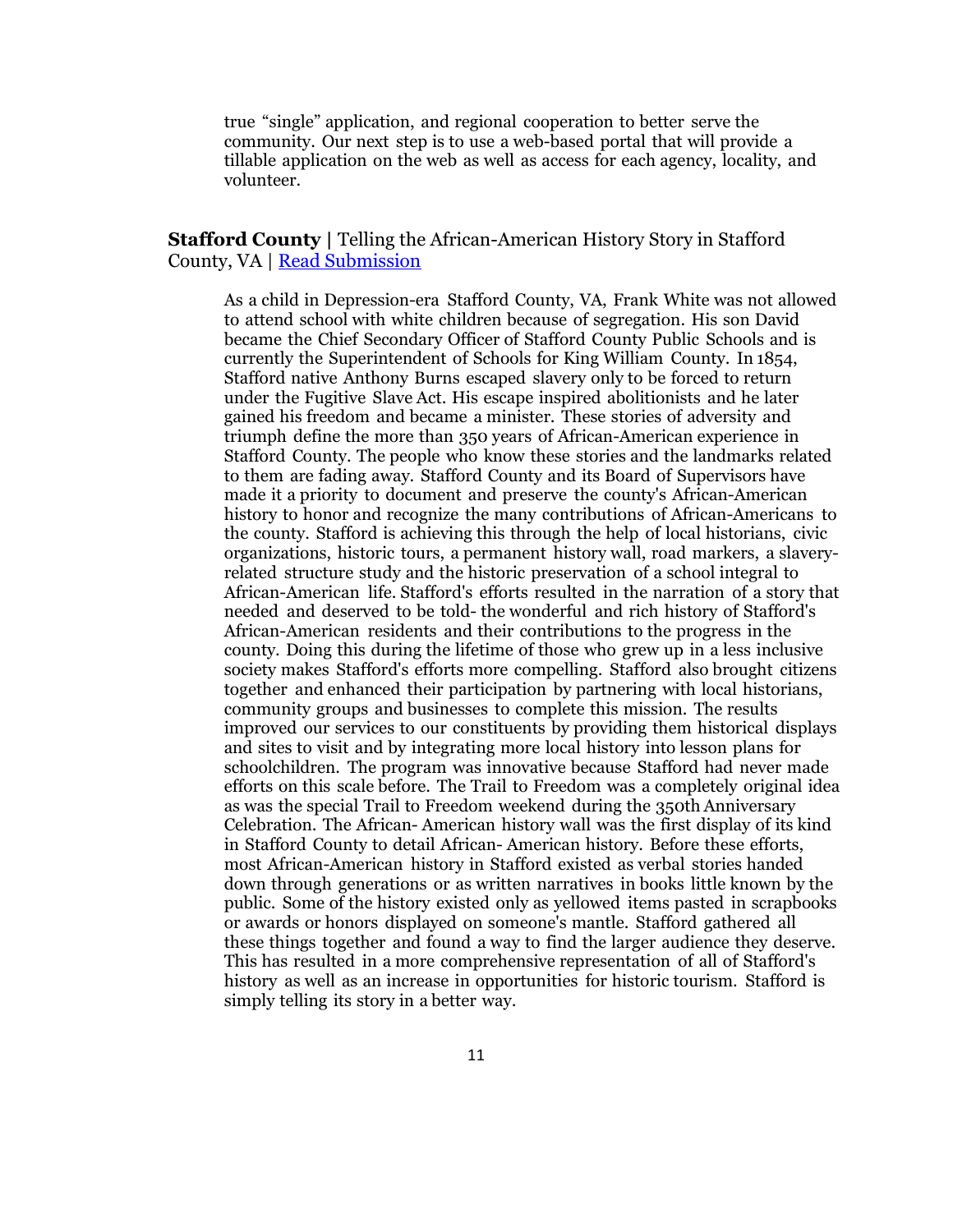#### **Warren County |** Youth Board | [Read Submission](http://www.vaco.org/AchievementAwards/Entries2016/WarrenYouthBoard/WarrenYouthBoard.pdf)

Warren County has taken a structured approach to developing and evaluating youth services in its community. The need for a strategic plan for youth services was identified at a Court Best Practices Summit that was held in October 2012. The Warren County Youth Services Strategic Plan was developed in December 2013 by representatives of local government, social services, parks and recreation, juvenile and domestic relations court, law enforcement, schools, mental health services, non-profits, public health, and the local medical community, parents, and citizens. Participants met for two days with a strategic planning consultant to engage in dialogue and complete a series of activities designed to help them examine trends and needs, create a vision, and develop goals and action plans. To ensure the success of this vision by 2018, Warren County has identified five strategic target areas with specific goals that must be achieved, which include Central Coordination of Access and Funding, Prevention and Identification of Risk Factors, Youth Based Programming, Integrated Transportation, Economic Sustainability and Self-Sufficiency. The group also decided that a youth and family oriented multi-disciplinary oversight group should be established in order to carry the work outlined in the Strategic Plan forward. The Warren County Youth Advisory Board convened its first meeting in January 2014. The group is comprised of thirteen members and meets bimonthly with the working committees meeting in alternate months. The Central Coordination of Access and Funding Committee's focus is on a centralized intake process to better serve families in crisis. The Exploratory Committee has been surveying middle and high school students to determine their interest in, or barriers to, participating in after school recreational activities. The intent of the survey is make recommendations to local government and community partners on the design and development of future recreational activities in Warren County.

#### York County | File Structure and Accountability | [Read Submission](http://www.vaco.org/AchievementAwards/Entries2016/YorkFileStructureAccountability/YorkFileStructureAccountability.pdf)

Computer file sharing has become a foundation for coordination, integration, and collaboration between constitutional officers and their staffs, County departments, and divisions. This file sharing can be jeopardized by lapses in security and required cumbersome administrative support processes. Over the course of two decades, the York County file sharing system had become an unsustainable dumping ground for millions of documents. Over the course of 16 months, the entire file storage and sharing structure was revamped with no funding, no additional staff, no custom programming, or third-party software. File-related work orders are now completed in seconds instead of hours with 100% accuracy. End-users have an intuitive organizational structure providing file storage that is also customized to their specific agency's or division's needs and style. Additionally, the solution itself is flexible and scalable enough to be utilized in any organization with any number of employees.